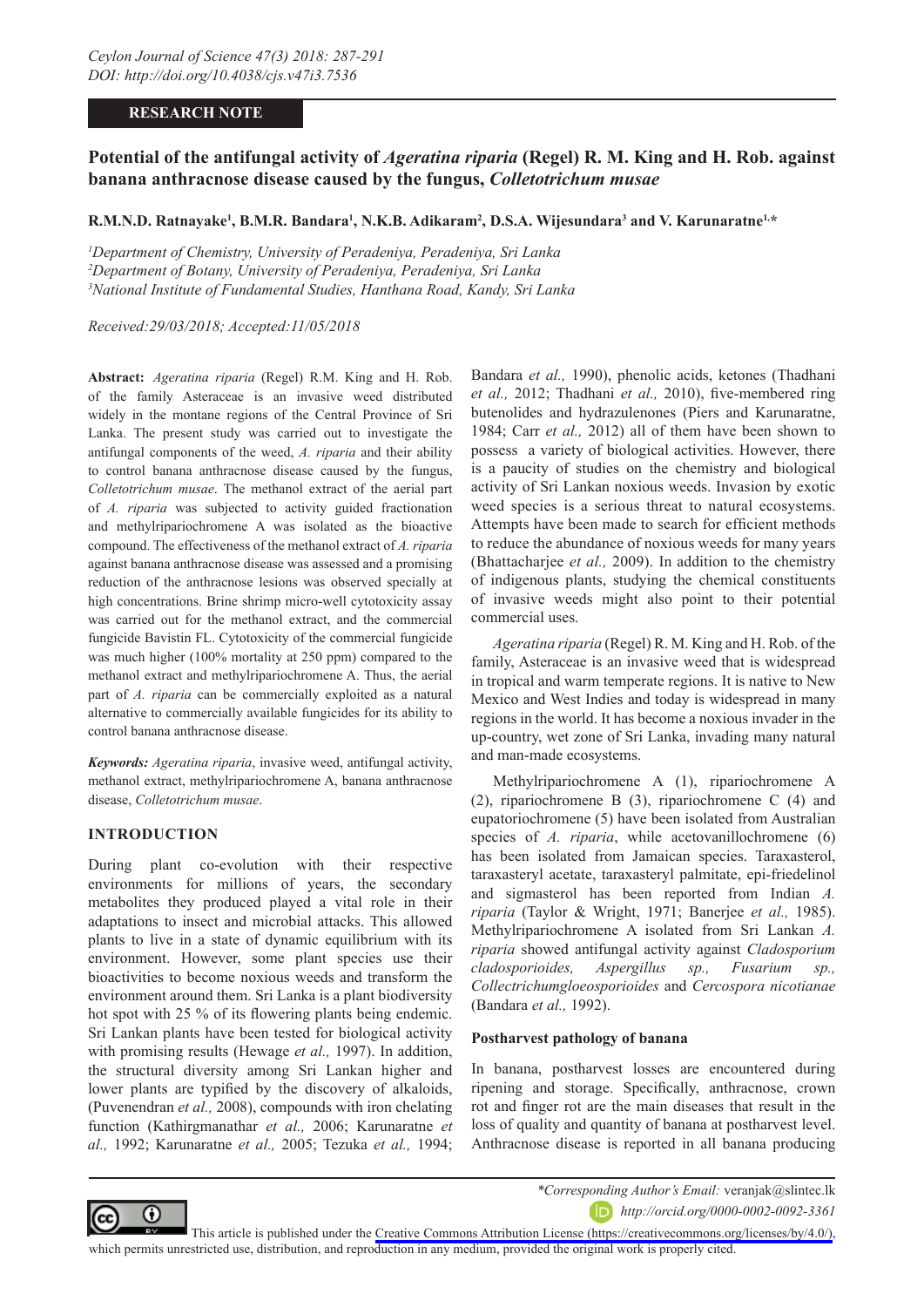

Figure 1: Chromenes isolated from A. riparia.



**Figure 2:** The habit of Ageritina riparia.

countries and the disease results in unmarketable fruits due to lesions on the peel. This disease can be seen in many banana varieties in Sri Lanka such as *embul*, *kolikuttu*, *ambun* and *anamalu*, where the causative agent is the fungus, *Colletotrichum musae.* Anthracnose is commonly seen as a finger blemish or rot of ripening bananas. Lensshaped to circular, slightly sunken brown spots appear on the skin. With time, the spots turn black, enlarge and merge.

Bavistin FL is a commonly used broad spectrum commercial fungicide against the anthracnose disease of banana. However, the use of fungicides on banana fruits after harvest is not acceptable to consumers and may be hazardous to human health. As such, there is an urgent need to develop alternative approaches, such as plant extracts, for safe and efficient control of postharvest diseases. The

work described herein, reports on the control of anthracnose disease in banana using antifungal compounds present in the weed *A. riparia.*

### **MATERIALS AND METHODS**

### **Collection and preparation of plant material**

Mature plant material (5 kg) of *A. riparia* was collected from Hakgala and identified by the Royal Botanic Gardens, Peradeniya (Figure 2).

#### **Preparation of the methanol extract**

Air dried, processed aerial parts of *A. riparia* (374 g) were extracted with hot methanol by using a Soxhlet apparatus.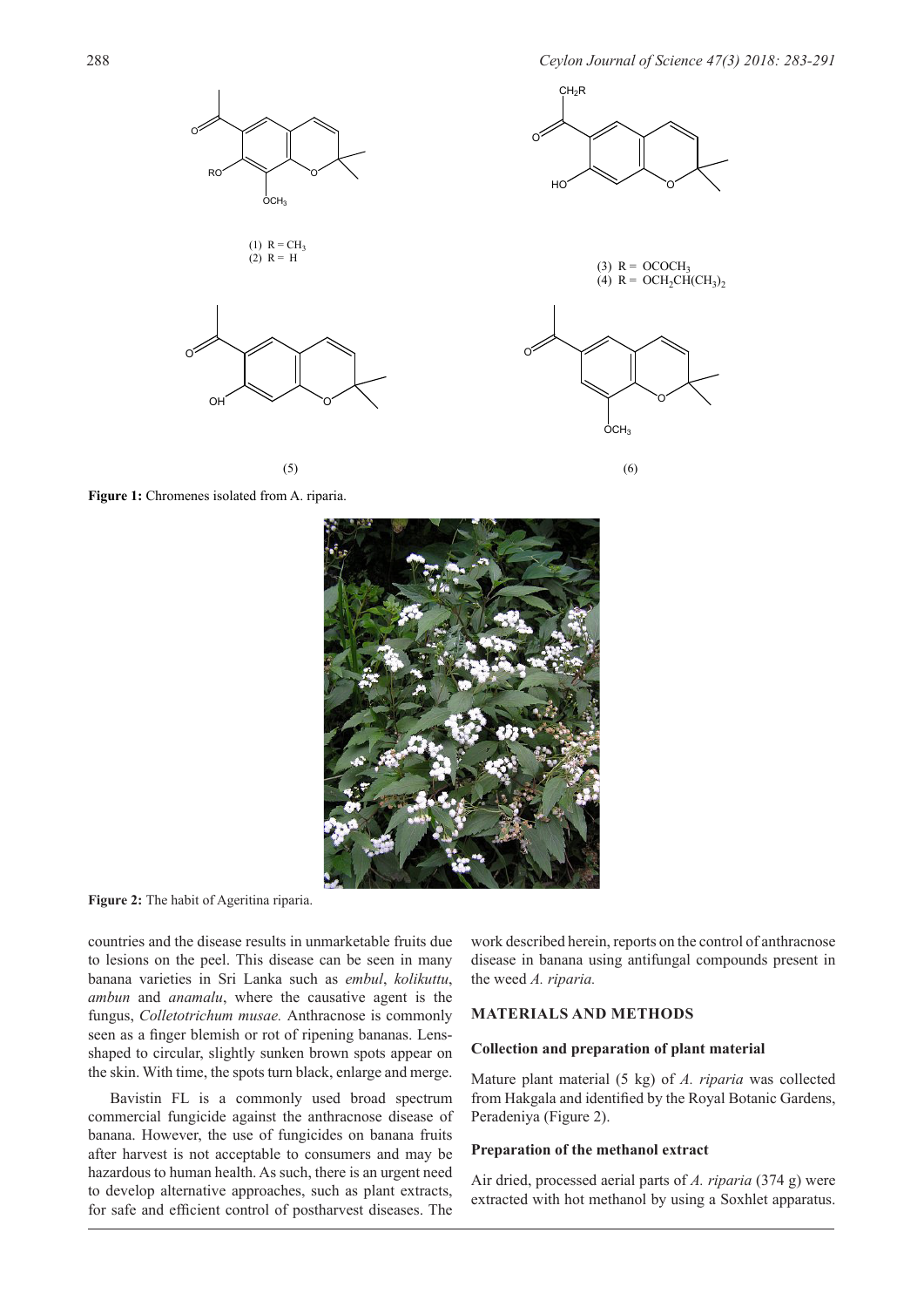The extract obtained was evaporated to dryness at 30  $\mathrm{^0C}$ using a rotary evaporator. The crude extract was further dried using a freeze drier to obtain 80 g of the methanol extract.

### **Isolation of the antifungal active principle**

Methanol extract (5 g) of the aerial part was made into a slurry with silica gel and subjected to MPLC on silica gel using solvent combinations of increasing polarity of dichloromethane and methanol. Antifungal activity of fractions were assessed by the TLC bioassay technique (Klarman and Sanford, 1968) using the fungus, *Cladosporium cladosporioides*. Antifungal compound containing fraction 1(0.5 g) obtained from MPLC column was subjected to gravity column chromatography using ethyl acetate: hexane (2:8) as the eluent to yield an oily, brownish colored compound (12 mg) with antifungal activity which was isolated and identified as methylripariochromene A (6-acetyl-7, 8-dimethoxy-2, 2-dimethylchromene) (Bandara *et al.,* 1992).

#### **Assessment of antifungal activity**

A series of concentrations (1000, 500, 250, 125 and 62.5 mg/L) of the methanol extract, methylripariochromene A and Bavistin FL was prepared in 1:1 hexane: chloroform solution. A slide germination assay was carried out according to Anon (1943). Randomly selected conidia (about 150) were counted in each drop for germination under the optical microscope and percentage germinations were calculated.

# **Assessment of anthracnose disease control in banana fruits**

### *Plant material*

Banana cv. e*mbul* fruits harvested 12-13 weeks after bunch emergence were obtained from the Peradeniya market. Bunches were dehanded and washed under tap water and allowed to air dry at room temperature. Each banana hand was then separated into individual fingers. Fruits without visual defects and with uniform weight and size were sorted for use in the experiments. Fruits were then wiped with cotton wool soaked in 70% ethanol and allowed to air-dry. Finally, the cut ends of the stalks were sealed with vasline to prevent loss of moisture and fungal invasions.

For assessment of activity against the banana anthracnose activity, 1000, 500, 250, 125 and 62.5 mg/L solutions of the methanol extract, and Bavistin FL (positive control) were prepared using tween 20 (50µL/L) and sterile distilled water and fruits were dipped in each solution for 30 s. Fruits treated with sterile distilled water and Bavistin FL were used as negative and positive controls respectively. In each treatment, the concentration was comprised of ten replicate fruits and separate experiments were carried out to test the effect of each concentration.

The fruits were inoculated with a conidial suspension of *C. musae* by placing three 20 µL drops of the conidial suspension along the long axis of the fruit. Inoculated fruits were incubated in moist chambers at room temperature. Then the fruits were examined daily for progression of anthracnose disease. The length and width of each lesion were measured in cm using a ruler. The disease severity was recorded as average lesion area (cm<sup>2</sup>) taking into account all inoculation sites of a particular treatment category of fruits. The following equation was used for the calculations (Abayasekara, 1998). Each experiment comprised of ten replicates.



Lesion area (cm<sup>2</sup>) = (a / 2) x (b /2) x (22/7)

Where,

 $a =$  length of the lesion (cm)

 $b =$  breadth of the lesion (cm)

#### **RESULTS**

Results revealed that all samples tested, methanol extract, methylripariochromene A and Bavistin FL (commercial fungicide) showed comparable activity at 250 g/mL although at lower concentration the latter had greater potency.

From the slide germination assay data (Table 1), it was clear that although the pure compound, methylripariochromene A possessed greater antifungal activity than the crude methanol extract, in terms of a

**Table 1:** Percentage germination of conidia of *Colletotrichum musae*.

|                         | Concentration/mg/L       |          |          |         |  |
|-------------------------|--------------------------|----------|----------|---------|--|
| <b>Treatment</b>        | Percentage germination % |          |          |         |  |
|                         | <b>SDW</b>               | 250      | 125      | 62.5    |  |
| Methanol extract        |                          | $0*$     | $2\pm1$  | $2\pm2$ |  |
| Bavistin FL             |                          | $\theta$ | 0        | $1\pm2$ |  |
|                         | $34\pm5$                 |          |          |         |  |
| Methylripariochromene A |                          | 0        | $\theta$ | $4\pm4$ |  |
| Bavistin FL             |                          | 0        | $\theta$ | $1\pm1$ |  |
|                         | 40±6                     |          |          |         |  |

 \*Data of ten replicates were statistically analyzed using Minitab 14 at 95 % confidence level SDW: sterile distilled water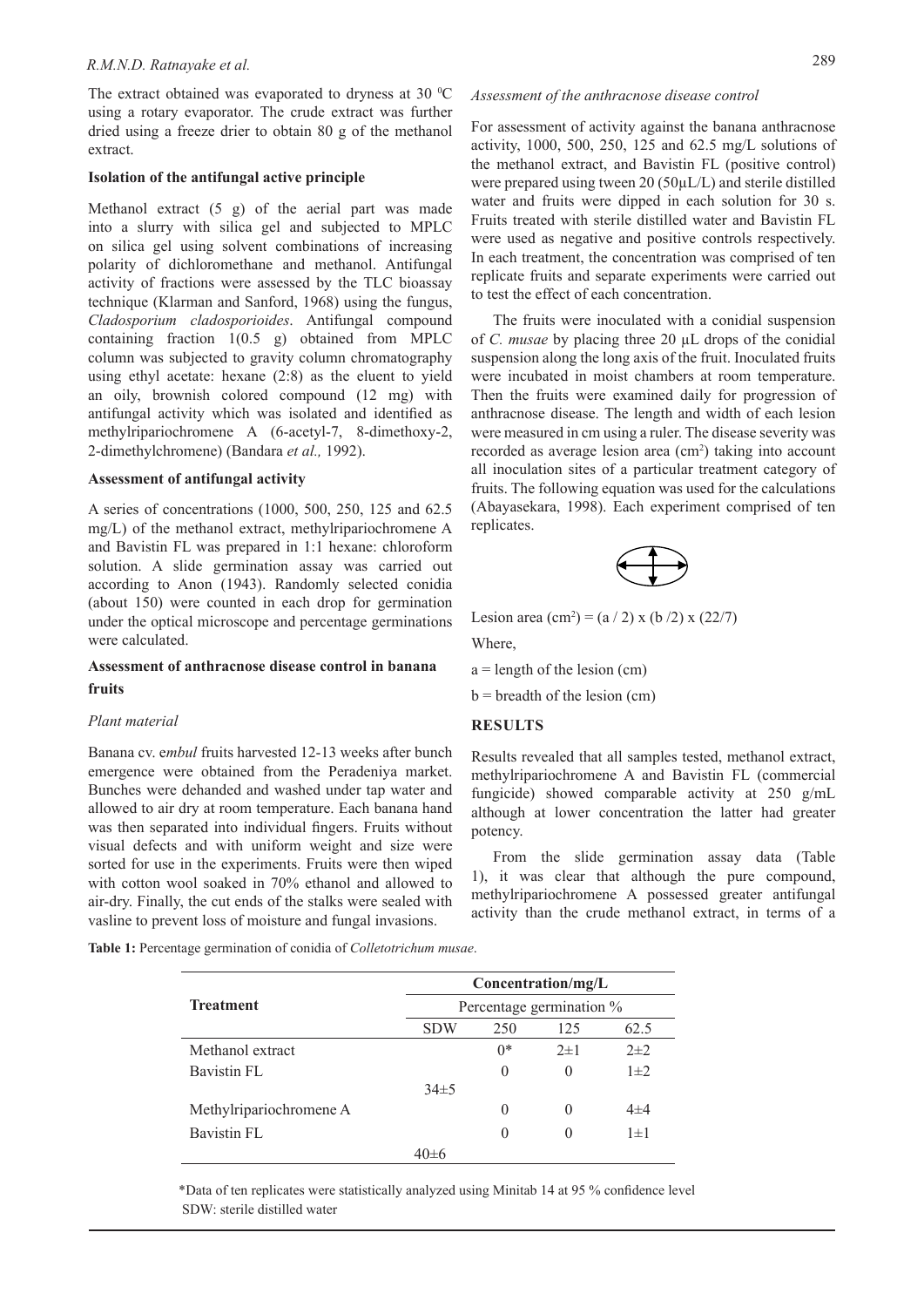practical and commercial approach to harnessing the biological potential of *A. riparia*, the latter was a low cost option.

Since antifungal activity of the methanol extract was almost similar to that of methylripariochromene A, the methanol extract was used to assess the anthracnose disease control in banana fruits. Lesions were appeared on the banana fruit four days after inoculation and observations were done after that. Observations could not be performed seven days after inoculation due to the deterioration of fruits.

According to the results obtained, the methanol extract showed control of the anthracnose disease in banana, especially at the 1000 mg/L concentration (Table 1). However, the commercial fungicide (Bavistin FL) has a better ability of controlling the anthracnose disease than the mathanol extract. However, at 5000 mg/L both Bavistin FL and the methanol extract of *A. riparia* appeared equally effective in combating the anthracnose disease (Figure 3).

## **Brine shrimp micro-well cytotoxicity assay**

Cytotoxicity of the methanol extract, methylripariochromene A and Bavistin FL was tested using the brine shrimp micro-well cytotoxicity assay. Cytotoxicity of the commercial fungicide (Bavistin FL) was very high compared to the cytotoxicity of the methanol extract and methylripariochromene A.

At 1,000 mg/Lthe methanol extract was cytotoxic (0% survival in the brine shrimp assay). Bavistin FL on the other hand showed 0% survival even at 250 mg/L. In general, at lower concentrations (< 500 mg/L), particularly

**Table 2:** Effect of the methanol extract of A. riparia on anthracnose development.

|     |                  | Area of the lesion/cm <sup>2</sup> |               |                |               |               |                |  |  |
|-----|------------------|------------------------------------|---------------|----------------|---------------|---------------|----------------|--|--|
|     |                  | Concentration/ppm                  |               |                |               |               |                |  |  |
| Day | <b>Treatment</b> | 1% Acetone<br>in SDW               | 1000          | 2000           | 3000          | 4000          | 5000           |  |  |
|     |                  | $0.88* \pm 0.1$                    |               |                |               |               |                |  |  |
|     | Methanol extract |                                    | $0.4\pm 0.2$  | $0.2\pm 0.1$   | $\theta$      | $\theta$      | $\theta$       |  |  |
|     | Bavistin FL      |                                    | $\mathbf{0}$  | $\theta$       | $\theta$      | $\theta$      | $\theta$       |  |  |
| 2   |                  | $2.1 \pm 0.3$                      |               |                |               |               |                |  |  |
|     | Methanol extract |                                    | $1.0\pm0.2$   | $0.4\pm 0.1$   | $0.6 \pm 0.1$ | $0.4 \pm 0.1$ | $\theta$       |  |  |
|     | Bavistin FL      |                                    | $\mathbf{0}$  | $\theta$       | $\theta$      | $\theta$      | $\theta$       |  |  |
| 3   |                  | $3.9 \pm 0.5$                      |               |                |               |               |                |  |  |
|     | Methanol extract |                                    | $2.6 \pm 0.5$ | $1.4\pm 0.3$   | $1.3 \pm 0.2$ | $0.9 \pm 0.2$ | $0.3 \pm 0.1$  |  |  |
|     | Bavistin FL      |                                    | $\theta$      | $\overline{0}$ | $\mathbf{0}$  | 0             | $\overline{0}$ |  |  |

*\*Data were statistically analyzed using Minitab 14 at 95 % confidence level*



**Figure 3:** Anthracnose development in banana.